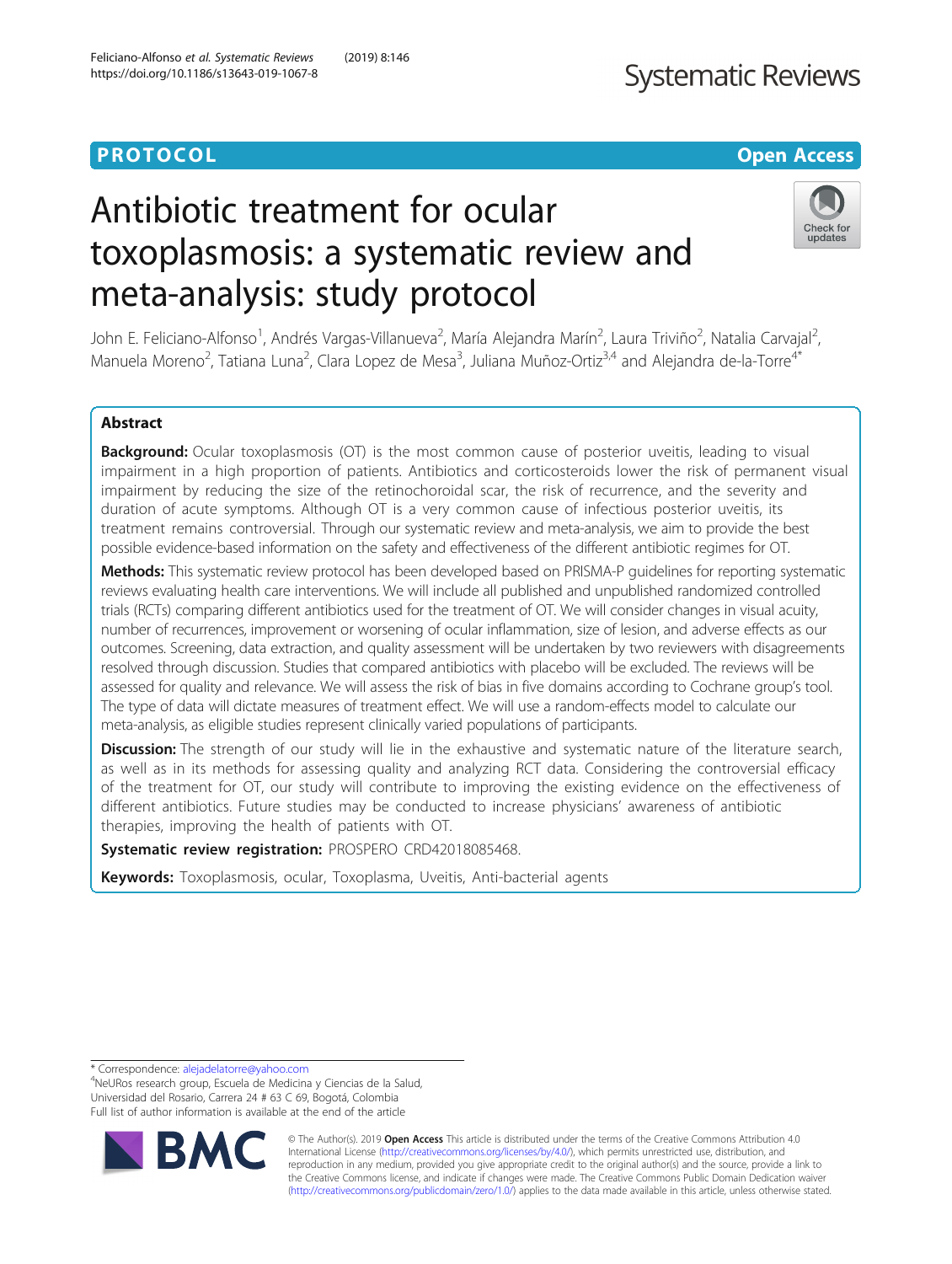#### Background

#### Description of the condition

Ocular toxoplasmosis (OT) is the most common cause of posterior uveitis, and is the result of an acquired or congenital infection by the parasite Toxoplasma gondii (T. gondii). Congenitally acquired OT results from vertical transmission from mother to child, and may become apparent at birth or later, depending on the severity and location of the retinochoroidal lesions and if there is CNS compromise. Postnatally acquired OT becomes apparent when symptoms associated with an active retinochoroidal lesion are present. The sources of infection are food and water contaminated with oocysts from feline stool, or meat contaminated by tisular cysts. Clinical manifestations associated with the two etiologies are frequently indistinguishable. Positive IgG and IgM antibodies are found in patients with postnatally acquired OT if the infection is recent.

The most common manifestation of ocular toxoplasmosis is toxoplasmic retinochoroiditis (TR) which is typically a unilateral, unifocal, retinochoroidal lesion, usually associated with vitritis [[1\]](#page-5-0). Even though the ocular signs of TR are highly suggestive of this disease, they may be mimicked by other infections [\[2\]](#page-5-0). Furthermore, in some cases, the symptoms may be atypical  $[3, 4]$  $[3, 4]$  $[3, 4]$  $[3, 4]$ , prompting the need to strengthen the evaluation by including biological diagnostic confirmation of OT [[5](#page-5-0)]. Granulomatous anterior chamber inflammation is frequent, and retinal vasculitis (usually arteriolitis) is present in about a third of patients [[1\]](#page-5-0). Visual acuity loss during acute TR results from vitritis or from involvement of the macula and the optic nerve. Visual loss may be permanent due to formation of a macular scar or optic atrophy. The scarring resulting from TR can be associated with severe visual field loss when it occurs in the macula or close to the optic disc [\[1](#page-5-0)].

The prevalence of TR follows the same pattern as general toxoplasmosis—varying greatly between regions of a country—and an estimated 25–30% of the world population is infected [[6\]](#page-5-0). Low prevalences have been reported in southeastern Asia, North America, Northern Europe, and Sahelian countries of Africa (10–30%) [\[3](#page-5-0), [4](#page-5-0)]. Moderate prevalences (30– 50%) have been reported in Central and Southern Europe, and higher prevalences have been reported in Latin America and tropical African countries [[7](#page-5-0), [8](#page-5-0)].

OT in Europe and South America presents differently with respect to epidemiology, clinical manifestations, and immunology. Concerning epidemiology, OT is more common in South America, Central America, the Caribbean, and some parts of tropical Africa compared with Europe and North America, and it is very unusual in China. Ocular infection in South America is more severe than in other continents due to the existence of particularly virulent genotypes of the parasite [[9](#page-5-0)–[12](#page-5-0)] and the characteristics of the disease also differ in diverse areas of the world [[13](#page-5-0)]. This variability yields significant consequences for therapeutic approaches [\[14\]](#page-5-0) (higher macular involvement, vitreous and anterior chamber inflammation, bilateral involvement, strabismus, and synechiae) [\[5](#page-5-0), [13](#page-5-0)].

Evaluation of cohorts of congenitally infected children showed that congenital toxoplasmosis was more frequently symptomatic in South America than in Europe (50–65% of the children developed ocular lesions) [[15](#page-5-0), [16\]](#page-5-0). In Colombia, a South American country, the lethality rate in congenitally infected children with lack of prenatal therapy can be as high as 25% [[17\]](#page-5-0).

Traditionally, antibiotics and corticosteroids have been the mainstay of pharmacologic therapy against T. gondii. Treatment is given to reduce the risk of permanent visual impairment (aiming to reduce the size of the retinochoroidal scar), the risk of recurrence, and the severity and duration of acute symptoms. Antibiotics are usually given for 6 to 8 weeks. Steroids are also sometimes used to decrease the severity of intraocular inflammation symptoms [\[18](#page-6-0)]. The aim of the treatment of gestational toxoplasmosis is to prevent fetal infection [\[19\]](#page-6-0).

Antibiotics used for the treatment of TR have included trimethoprim-sulfamethoxazole, pyrimethamine, sulfadoxine, sulfadiazine, clindamycin, tetracyclines, clarithromycin, azithromycin, atovaquone, minocycline, spiramycin, rifabutin, trimetrexate, lincomycin, dapsone, sulfafurazole, ciprofloxacin, doxycycline, miokamycin, erythromycin, macrolide, sulfonamide, sulfamerazine, nifurtimox, methotrexate, alone or in combination [\[18](#page-6-0), [20](#page-6-0)–[23\]](#page-6-0).

Several drugs are used in the treatment of toxoplasmosis. They act primarily against tachyzoites, and do not affect encysted forms. The synergistic action of pyrimethamine and sulfonamides has been demonstrated to interfere with parasitic replication by means of inhibiting its folate pathway. Spyramicin, a macrolide, can be used for the treatment of pregnant women because it has not been shown to be teratogenic [[19](#page-6-0)]. However, in case of an established fetal infection (through ultrasonography amniocentesis), pyrimethamine and sulfadiazine plus folinic acid should be used after 18 weeks of gestation since pyrimethamine is potentially teratogenic [\[24](#page-6-0)]. Other macrolides, notably azithromycin, are also effective. Clindamycin, a Lincomycin, inhibits T. gondii by an unknown mechanism that involves the parasite organelle apicoplast. Other drugs against T. gondii include Dapsone, Azithromycin, Minocycline, and Rifabutin. Combi-nations of drugs are thought to be more effective [\[6](#page-5-0), [19](#page-6-0)].

A key challenge is the development of a drug able to eliminate the cyst stage of the parasite, allowing it to effectively surpass host immuno-surveillance and drug pharmacodynamics. The ideal agent should be concentrated in the eye and should be able to effectively eliminate bradyzoites and tachyzoites as well as to penetrate cyst walls. It should also be well tolerated, causing no adverse effects [\[6\]](#page-5-0).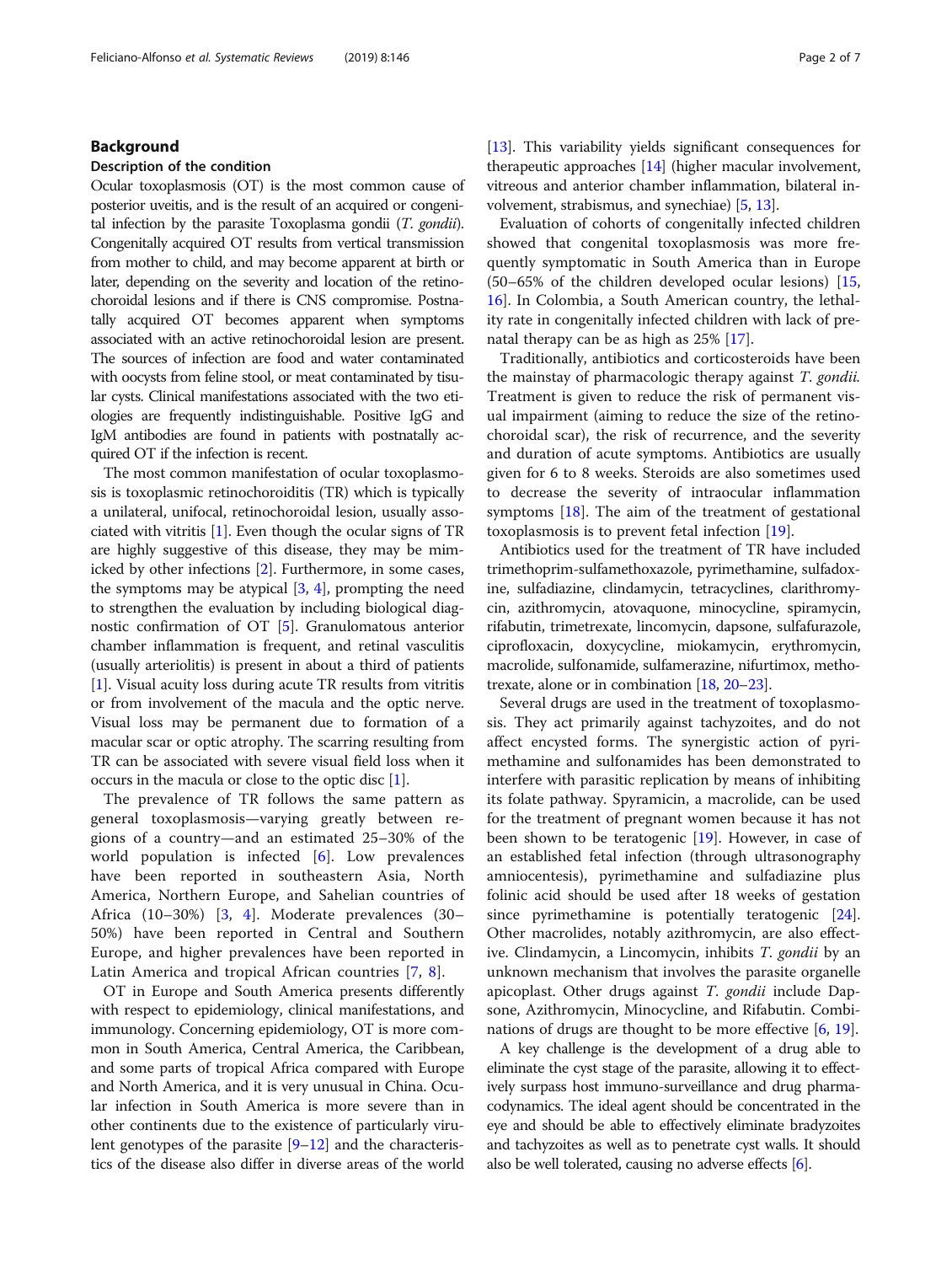#### Objective of the study

Although OT is a very common cause of infectious posterior uveitis, its treatment remains controversial [[6,](#page-5-0) [19](#page-6-0)–[21](#page-6-0), [25](#page-6-0)]. In many patients, T. gondii infection is asymptomatic and has been considered to need no treatment [\[6](#page-5-0)]. There are few studies comparing treatment regimes. In most patients, treatment needs to be continued for at least 4–6 weeks, increasing the likelihood of causing side effects [\[6](#page-5-0)]. Through our systematic review and meta-analysis, we aim to provide the best possible evidence-based information on the antibiotic treatment for OT.

Our primary objective is to determine the effects and safety of the different existing antibiotic treatment regimens for OT.

#### Methods/design

This systematic review protocol was developed based on Preferred Reporting Items for Systematic Reviews and Meta-Analysis Protocols (PRISMA-P) guidelines for reporting systematic reviews evaluating health care interventions [\[26,](#page-6-0) [27\]](#page-6-0).

#### Criteria for considering studies in this systematic review Types of studies

We will include all published and unpublished RCTs, comparing different antibiotics used for the treatment of our condition of interest. Studies which compared antibiotics with placebo will be excluded because a systematic review of this comparison has already been conducted by Pradhan et al. [\[18\]](#page-6-0).

#### Types of participants

We will include studies involving patients of any age with OT who received antibiotic treatment for acute TR as well as those with healed scars who received prophylactic antibiotic treatment to prevent recurrent or new lesions, including immunocompetent patients, immunosuppressed patients, pregnant women, and children.

#### Types of interventions

We will include any type of antibiotic treatment regime known to be effective against T. gondii in any dosage, duration, and administration route that was compared against another antibiotic regime in any dosage, duration, and administration route. Therefore, we will include trimethoprim-sulfamethoxazole, pyrimethamine, sulfadoxine, sulfadiazine, clindamycin, tetracyclines, clarithromycin, azithromycin, atovaquone, minocycline, spiramycin, rifabutin, trimetrexate, lincomycin, dapsone, sulfafurazole, ciprofloxacin, doxycycline, miokamycin, erythromycin,

macrolide, sulfonamide, sulfamerazine, nifurtimox, methotrexate, alone or in combination.

#### Types of outcome measures

As treatment is given to prevent long-term visual loss, our primary outcomes are:

- Change in visual acuity (VA) (using any measures), at least 3 months after the start of treatment: visual acuity refers to the ability of the visual system to resolve detail [\[28](#page-6-0)] and is expressed with the LogMAR (minimum angle resolution) scale which uses lines increasing in size by increments of 0.1 logarithmic units. LogMAR is a standardized optotype scale recommended for use by organizations such as the World Health Organization, the International Council of Ophthalmology, and the Royal College of Ophthalmologists for its accuracy and reliability in the measurement of VA. It is also well-correlated with other scales used for the measurement of VA. The MAR indicates the angular size of the smallest detail that an observer is able to identify in the optotype and is calculated by finding the inverse of the decimal value of the VA (MAR = 1/VA); however, in practice, the decimal logarithm of the MAR is often used (LogMAR as: logMAR = -log (VA)). Therefore, the maximum VA corresponds with 0 and the minimum VA with 1.0 [[29](#page-6-0), [30\]](#page-6-0).
- Number of recurrences at the end of follow-up (any duration), defined as new onset of symptoms (decrease visual acuity, onset of blurred vision, floaters, hyperemia, photophobia, and pain) and/or signs (newly active lesions, anterior [aqueous humor cells] or posterior [retinochoroiditis with or without vitreous haze or cells] segment inflammation).

As the secondary aim of treatment is the reduction of severity and duration of pain and visual loss due to acute inflammation, our secondary outcomes are:

 Improvement or worsening of ocular inflammation signs according to the Standardization of Uveitis Nomenclature (SUN) Project measure, a standardized scale for grading the anatomic location and degree of activity of inflammation according to the presence of cells in the anterior chamber when examined with the slit lamp [\[31](#page-6-0)]. Improvement in the inflammation is defined as either a two-step decrease in the level of inflammation or a decrease to "inactive" (grade 0 cells), and worsening of the inflammation is defined either as a two-step increase in the level of inflammation or an increase to the maximum grade [\[32\]](#page-6-0).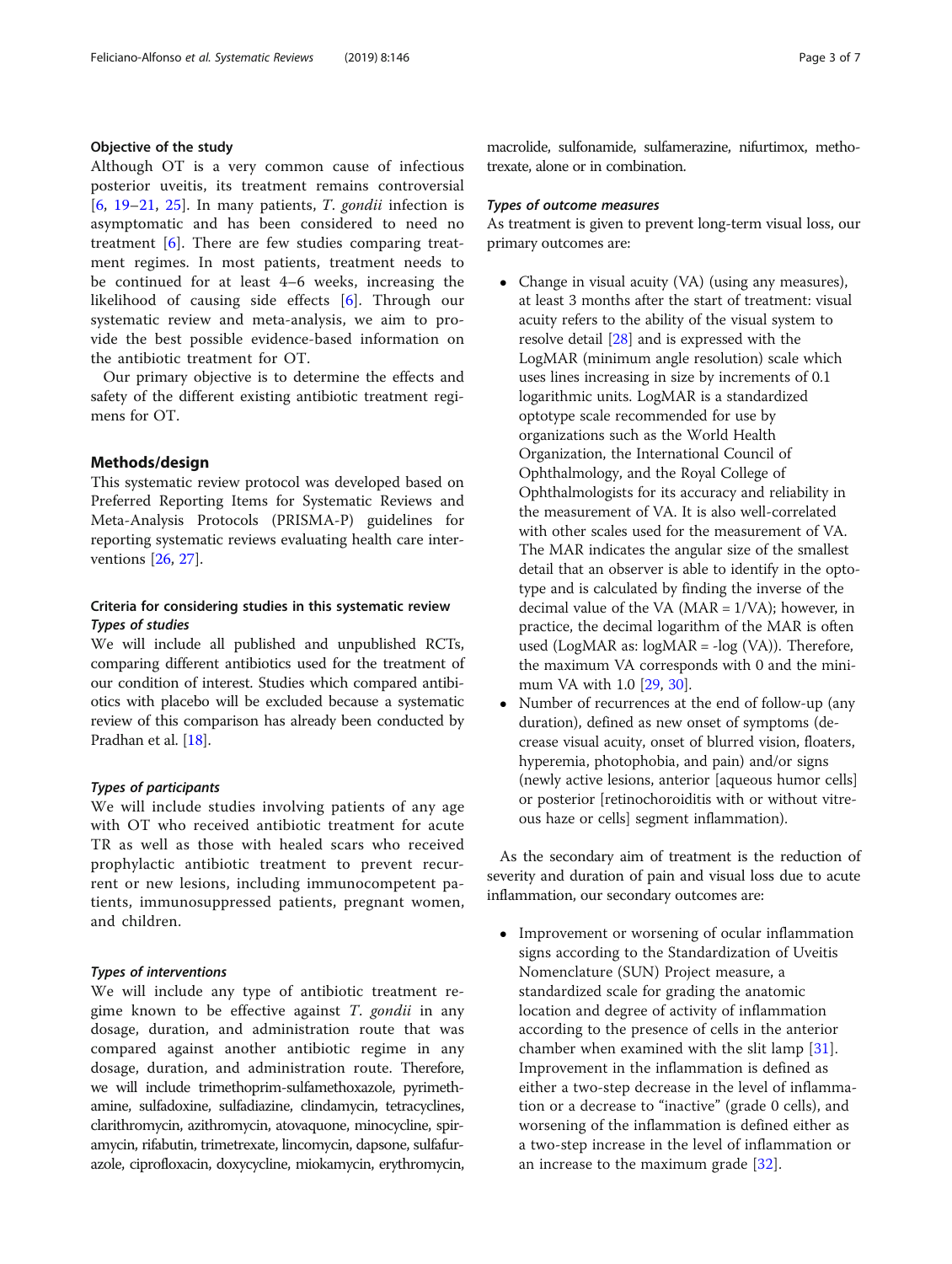- Size of lesion at the end of follow-up (measured in optic disc diameters or micrometers).
- Adverse events (e.g., gastrointestinal symptoms, rashes and other allergic processes, decreased platelet or white blood cell count) (any mentioned).
- Duration of active lesion (number of weeks).

#### Search methods for identification of studies

We will attempt to identify as many relevant RCTs as possible that investigate antibiotics for OT, with no restrictions regarding their publication language, date or status (published, unpublished, in press and in progress). We will perform an electronic database search, as well as manual searching, according to the Cochrane Handbook for Systematic Reviews of Interventions [\[33\]](#page-6-0).

#### Electronic searches

We will develop a highly sensitive systematic search in order to identify as many relevant RCTs as possible that investigate the efficacy of antibiotic treatment for ocular toxoplasmosis, irrespective of language, publication date, and publication status (published, unpublished, in press, and in progress). We will use both electronic searching in bibliographic databases and "handsearching," as described in the Cochrane Handbook for Systematic Reviews of Interventions [[33](#page-6-0)]. The results of all searches will be downloaded and managed using bibliographic software. Duplicate records of the same study will be deleted.

For this purpose, we will use a combination of exploded controlled vocabulary (MeSH, Emtree, DeCS) and free-text terms (considering spelling variants, plurals, synonyms, acronyms, and abbreviations) with field labels, truncation, proximity operators, and Boolean operators. The search strategies can be found in Additional file [1](#page-5-0) (Electronic search strategies).

Specifically, we will conduct our search in the following electronic databases:

- MEDLINE, Ovid platform: inception to present.
- MEDLINE In-Process & Other Non-Indexed Citations, Ovid platform: inception to present.
- MEDLINE Daily Update, Ovid platform: inception to present.
- EMBASE.com: inception to present.
- The Cochrane Central Register of Controlled Trials (CENTRAL), Ovid platform: inception to present.
- LILACS, iAHx interface: inception to present.

When using the MEDLINE database, we will employ the highly sensitive Cochrane search strategy in order to identify RCTs [[33](#page-6-0)]: sensitivity and precision maximizing version (2008 revision), Ovid format (Higgins 2011). The LILACS search strategy will be combined with RCT filters of the iAHx interface. These searches will be updated within 6 months of publication.

#### Different research sources

For identification of additional studies, we will search these resources:

- 1. Clinical Trials Registries:
	- WHO International Clinical Trials Registry Platform (ICTRP) portal ([http://apps.who.int/](http://apps.who.int/trialsearch/) [trialsearch/\)](http://apps.who.int/trialsearch/): inception to present.
	- ClinicalTrials.gov [\(http://clinicaltrials.gov/\)](http://clinicaltrials.gov/): inception to present.
- 2. Search for gray literature at the System for Information on Gray Literature in Europe "OpenGrey" [\(http://www.opengrey.eu/\)](http://www.opengrey.eu/): inception to present.
- 3. Manual search within reference lists for all relevant studies identified by other methods.

#### Data collection and analysis Selection of studies

For studies obtained throughout the electronic search, two review authors (John Feliciano-Alfonso and Andrés Vargas) will independently review titles and abstracts of all studies and retrieve potentially relevant studies in pdf format. They will also review the pdf files against the inclusion criteria. Disagreements will be resolved by consensus or by independent evaluation by a third author (Alejandra de-la-Torre).

#### Data extraction and management

A data recollection form will be designed. Two review authors (AV, JFA) will independently extract relevant details about the design and the results of each study. Disagreements will be resolved by consensus or by independent evaluation by a third author (ADLT). Those authors will be area and methodology experts. The extracted information will include:

- 1. Study year and author
- 2. Study location and setting
- 3. Study design
- 4. Power calculation performed
- 5. Inclusion criteria
- 6. Exclusion criteria
- 7. Basal participant information and features
- 8. Total number of intervention groups
- 9. Types of interventions
- 10. Types of comparison
- 11. Antibiotics used (dose, frequency, route of administration)
- 12. Randomization methods
- 13. Allocation concealment methods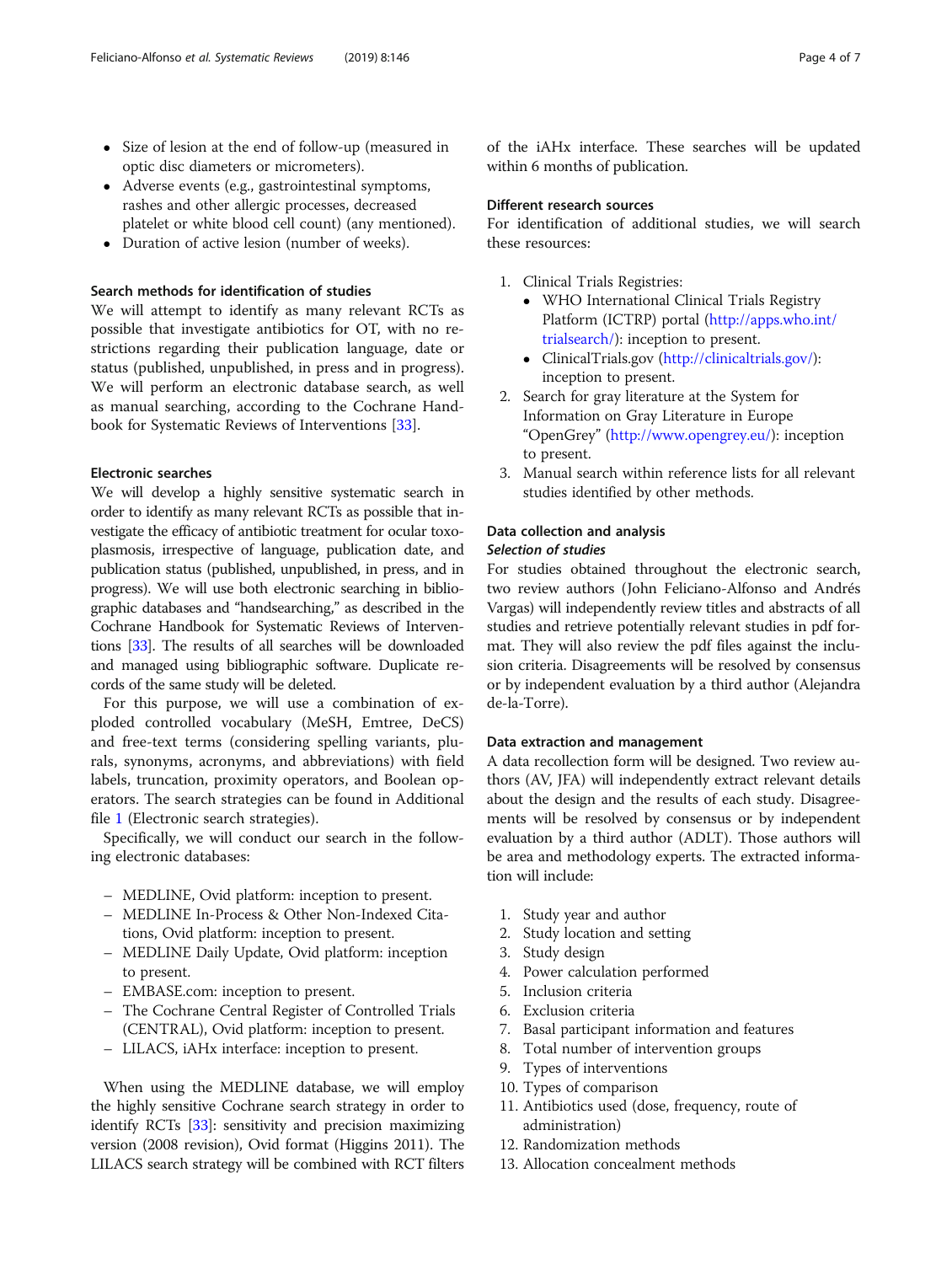- 14. Number of included, randomized and analyzed subjects
- 15. Masking method
- 16. Number of participants lost during follow-up
- 17. Differences in the outcome assessment between groups
- 18. Time of participant follow-up to measure outcomes
- 19. Adverse effect reports validation method
- 20. Whether intention-to-treat analysis was performed or not
- 21. Funding resources
- 22. Ethical aspects (ethics committee approval, informed consent signing)

JFA will enter data into Review Manager (RevMan) and a third reviewer (CL) will check them to ensure data quality. When information regarding any of the above is unclear, we will contact the authors of the studies in order to ask for further details.

#### Assessment of risk of bias in included studies

We will use the Cochrane Collaboration's "Risk of bias" tool for RCTs and criteria in the Cochrane Handbook for Systematic Reviews of Interventions to assess these in the relevant domains of the reported methods and results [[32](#page-6-0)].

## Measures of treatment effect

### Dichotomous data

For dichotomous data, we will present the results as a risk ratio (RR) with 95% confidence intervals (CI). The RR will be used as a relative effect measure which works well with a low or high rate of events and is easy to interpret and use in clinical practice.

#### Continuous data

For continuous data, we will use the mean difference if outcomes are measured in the same way between trials. We will use the standardized mean difference to combine trials that measure the same outcome, but use different methods. All effect estimates will be presented with 95% confidence intervals.

#### Dealing with missing data

We will contact the study investigators in order to obtain the missing data. For included studies, we will note levels of attrition. We will address the potential impact of missing data on the findings of the review in the "[Dis](#page-5-0)[cussion](#page-5-0)" section. We will analyze only the available data without making assumptions or imputing data.

#### Assessment of heterogeneity

We will assess statistical heterogeneity in each meta-analysis using the  $l^2$  statistic. We will consider heterogeneity as

substantial if  $I^2$  is greater than 40% and less than 70%, which would require the use of random effects model in the analysis. If there is substantial heterogeneity and  $l^2$  is greater than 70%, meta-analysis will not be carried out and a narrative synthesis will be conducted instead.

#### Assessment of reporting biases

We will use funnel plots to assess publication bias when at least ten studies are available for meta-analysis. We will evaluate possible sources of asymmetry in funnel plots according to Chapter 10 of the Cochrane Handbook for Systematic Reviews of Interventions [\[32](#page-6-0)].

#### Data synthesis

We will use a random effects model to calculate our meta-analysis if eligible studies represent clinically varied populations. We will use fixed effect meta-analysis for combining data where it is reasonable to assume that studies are estimating the same underlying treatment effect. We will carry out statistical analysis using RevMan.

#### Sensitivity analysis

We will conduct a sensitivity analysis by excluding studies at high risk of bias.

#### Summary of findings table

We will use the Grading of Recommendations Assessment, Development and Evaluation (GRADE) approach in order to produce a summary of findings table. We will downgrade the quality of evidence depending on the presence of the following factors:

- 1. Risk of bias
- 2. Inconsistency of results
- 3. Indirectness of evidence
- 4. Imprecision
- 5. Publication bias

The quality level will be upgraded for:

- 1. Large effect
- 2. Plausible residual confounding
- 3. Dose response gradient

We will include the following outcomes in the "summary of findings" table:

- 1. Visual acuity
- 2. Recurrence of retinochoroiditis
- 3. Intraocular inflammation
- 4. Size of lesion
- 5. Adverse effects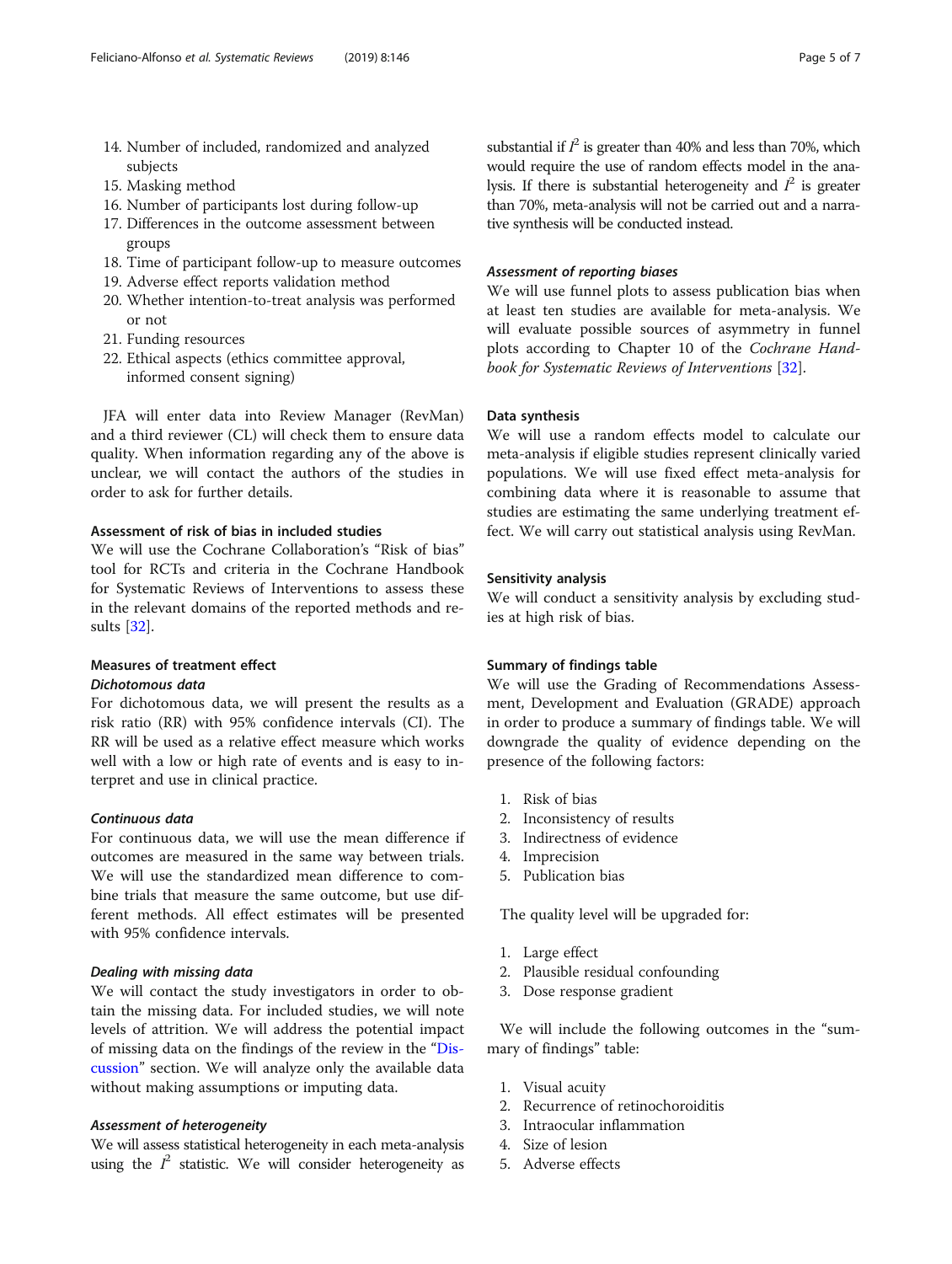#### <span id="page-5-0"></span>**Discussion**

This systematic review and meta-analysis will provide efficient and robust information on the state-of-the-art evidence for the treatment of OT.

The strength of this systematic review and meta-analysis will lie in the exhaustive and systematic nature of the literature search, in its methods for assessing quality and analyzing RCT data, including consideration of the sample size and methodological flaws of included studies.

Our study will contribute to improving the existing evidence on the effectiveness of the different antibiotic regimes for the treatment of OT. Future studies may be conducted to increase physicians' awareness of antibiotic therapies, improving the health of patients with OT.

Furthermore, it will help to identify inconsistent evidence so further research can be done accounting for previous poor-quality trials.

#### Additional file

[Additional file 1:](https://doi.org/10.1186/s13643-019-1067-8) Electronic search strategies. (DOCX 19 kb)

#### Abbreviations

ADLT: Alejandra de la Torre; AV: Andrés Vargas; CI: Confidence intervals; GRADES: Grading of recommendations assessment, development and evaluation; JFA: John Feliciano; OT: Ocular toxoplasmosis; PRISMA P: Preferred Reporting Items for Systematic Reviews and Meta-Analysis Protocols; RevMan: Review manager; RR: Risk ratio; SUN: Standardization of uveitis nomenclature; TR: Toxoplasmic retinochoroiditis; VA: Visual acuity

#### Acknowledgements

To the Escuela Superior de Oftalmología—Instituto Barraquer de América, for the academic support of this research project.

#### Funding

None.

#### Availability of data and materials

Not applicable.

#### Authors' contributions

ADLT, JFA, AV and CL were involved in the concept and design of the study. JFA was responsible for realization of the systematic review, the electronic searches and subsequent hand searches. JFA and AV located and obtained trial reports. JFA and AV will screen titles and abstracts, and the full-text screening. ADLT will act as consultant during this procedure. JFA will enter data into Review Manager (RevMan). CL will check data quality. JFA, AV, JM, MAM, LT, NC, MM and TL will perform the risk of bias assessments. JFA and JM will perform all data extraction and will check the data. JFA provided statistical expertise and made the data analysis plan. JFA, JM and ADLT will be responsible for data harmonization. All authors contributed to manuscript writing, and read and approved the final manuscript.

## Ethics approval and consent to participate

Not applicable.

#### Consent for publication

Not applicable.

#### Competing interests

The authors declare that they have no competing interests.

#### Author details

1 Departamento de Medicina Interna, Facultad de Medicina, Universidad Nacional de Colombia, Bogotá, Colombia. <sup>2</sup>Escuela de Medicina y Ciencias de la Salud, Universidad del Rosario, Bogotá, Colombia. <sup>3</sup>Escuela Superior de Oftalmología-Instituto Barraquer de América, Bogotá, Colombia. <sup>4</sup>NeURos research group, Escuela de Medicina y Ciencias de la Salud, Universidad del Rosario, Carrera 24 # 63 C 69, Bogotá, Colombia.

## Received: 13 June 2018 Accepted: 10 June 2019<br>Published online: 20 June 2019

#### References

- 1. Harrell M, Carvounis PE. Current treatment of toxoplasma retinochoroiditis: an evidence-based review. J Ophthalmol. 2014;1-7. Available at: [https://doi.](https://doi.org/10.1155/2014/273506) [org/10.1155/2014/273506.](https://doi.org/10.1155/2014/273506)
- 2. Villard O, Filisetti D, Roch-deries F, Flament J, Candolfi E, Garweg J. Comparison of enzyme-linked immunosorbent assay, immunoblotting, and PCR for diagnosis of toxoplasmic chorioretinitis. J Clin Microbiol. 2003;41(8):3537–41.
- 3. Fardeau C, Romand S, Rao NA, Cassoux N, Bettembourg O, Thulliez P, et al. Diagnosis of toxoplasmic retinochoroiditis with atypical clinical features. Am J Ophthalmol. 2002;134(2):196–203.
- 4. Garweg JG, de Groot-Mijnes JDF, Montoya JG. Diagnostic approach to ocular toxoplasmosis. Ocul Immunol Inflamm. 2011;19(4):255–61.
- 5. De-la-Torre A. Ocular toxoplasmosis: immunopathology and virulence. The influence of parasite virulence on the clinical, biological, and immunological characteristics of ocular toxoplasmosis (OT) in the Old and New World: Université de Strasbourg, Universidad del Quindío; 2013. Available from: [www.theses.fr/2013STRAJ043.pdf](http://www.theses.fr/2013STRAJ043.pdf). Accessed 10 Oct 2017
- 6. Maenz M, Schlüter D, Liesenfeld O, Schares G, Gross U, Pleyer U. Ocular toxoplasmosis past, present and new aspects of an old disease. Prog Retin Eye Res. 2014;39:77–106. <https://doi.org/10.1016/j.preteyeres.2013.12.005>. Elsevier Ltd
- 7. Dubey JP, Jones JL. Toxoplasma gondii infection in humans and animals in the United States. Int J Parasitol. 2008;38(11):1257–78.
- 8. Robert-Gangneux F, Dardé ML. Epidemiology of and diagnostic strategies for toxoplasmosis. Clin Microbiol Rev. 2012;25(2):264–96.
- 9. Petersen E, Kijlstra A, Stanford M. Epidemiology of ocular toxoplasmosis. Ocul Immunol Inflamm. 2012;20(2):68–75. Available from: [http://www.tandfonline.com/doi/full/10.3109/09273948.2012.](http://www.tandfonline.com/doi/full/10.3109/09273948.2012.661115) [661115](http://www.tandfonline.com/doi/full/10.3109/09273948.2012.661115) Accessed 25 Oct 2017
- 10. Carme B, Demar M, Ajzenberg D, Dardé ML. Severe acquired toxoplasmosis caused by wild cycle of toxoplasma gondii, French Guiana. Emerg Infect Dis. 2009;15(4):656–8.
- 11. Elbez-Rubinstein A, Ajzenberg D, Dardé M, Cohen R, Dumètre A, Yera H, et al. Congenital toxoplasmosis and reinfection during pregnancy: case report, strain characterization, experimental model of reinfection, and review. J Infect Dis. 2009;199(2):280–5. Available from: [https://academic.oup.com/jid/](https://academic.oup.com/jid/article-lookup/doi/10.1086/595793) [article-lookup/doi/10.1086/595793.](https://academic.oup.com/jid/article-lookup/doi/10.1086/595793) Accessed 1 Nov 2017
- 12. Fekkar A, Ajzenberg D, Bodaghi B, Touafek F, Le Hoang P, Delmas J, et al. Direct genotyping of toxoplasma gondii in ocular fluid samples from 20 patients with ocular toxoplasmosis: predominance of type II in France. J Clin Microbiol. 2011;49(4): 1513–7.
- 13. Dodds EM, Holland GN, Stanford MR, Yu F, Siu WO, Shah KH, et al. Intraocular inflammation associated with ocular toxoplasmosis: relationships at initial examination. Am J Ophthalmol. 2008;146(6):856–65. [https://doi.org/](https://doi.org/10.1016/j.ajo.2008.09.006) [10.1016/j.ajo.2008.09.006](https://doi.org/10.1016/j.ajo.2008.09.006). Accessed 5 Nov 2017. Elsevier Inc
- 14. Sauer A, de la Torre A, Gomez-Marin J, Bourcier T, Garweg J, Speeg-Schatz C, et al. Prevention of retinochoroiditis in congenital toxoplasmosis: Europe versus South America. Pediatr Infect Dis J. 2011;30(7):601–3. Available from: [http://www.ncbi.nlm.nih.gov/](http://www.ncbi.nlm.nih.gov/pubmed/21343838) [pubmed/21343838](http://www.ncbi.nlm.nih.gov/pubmed/21343838). Accessed 5 Nov 2017
- 15. The systematic review in congenital toxoplasmosis (SYROCOT). Effectiveness of prenatal treatment for congenital toxoplasmosis: a meta-analysis of individual patients' data. Lancet. 2007;369(9556):115–22.
- 16. Gilbert RE, Freeman K, Lago EG, Bahia-Oliveira LMG, Tan HK, Wallon M, et al. Ocular sequelae of congenital toxoplasmosis in Brazil compared with Europe. PLoS Negl Trop Dis. 2008;2(8):8–14.
- 17. Gómez-Marin JE, De-la-Torre A, Angel-Muller E, Rubio J, Arenas J, Osorio E, et al. First Colombian multicentric newborn screening for congenital toxoplasmosis. PLoS Negl Trop Dis. 2011;5(5):e1195.